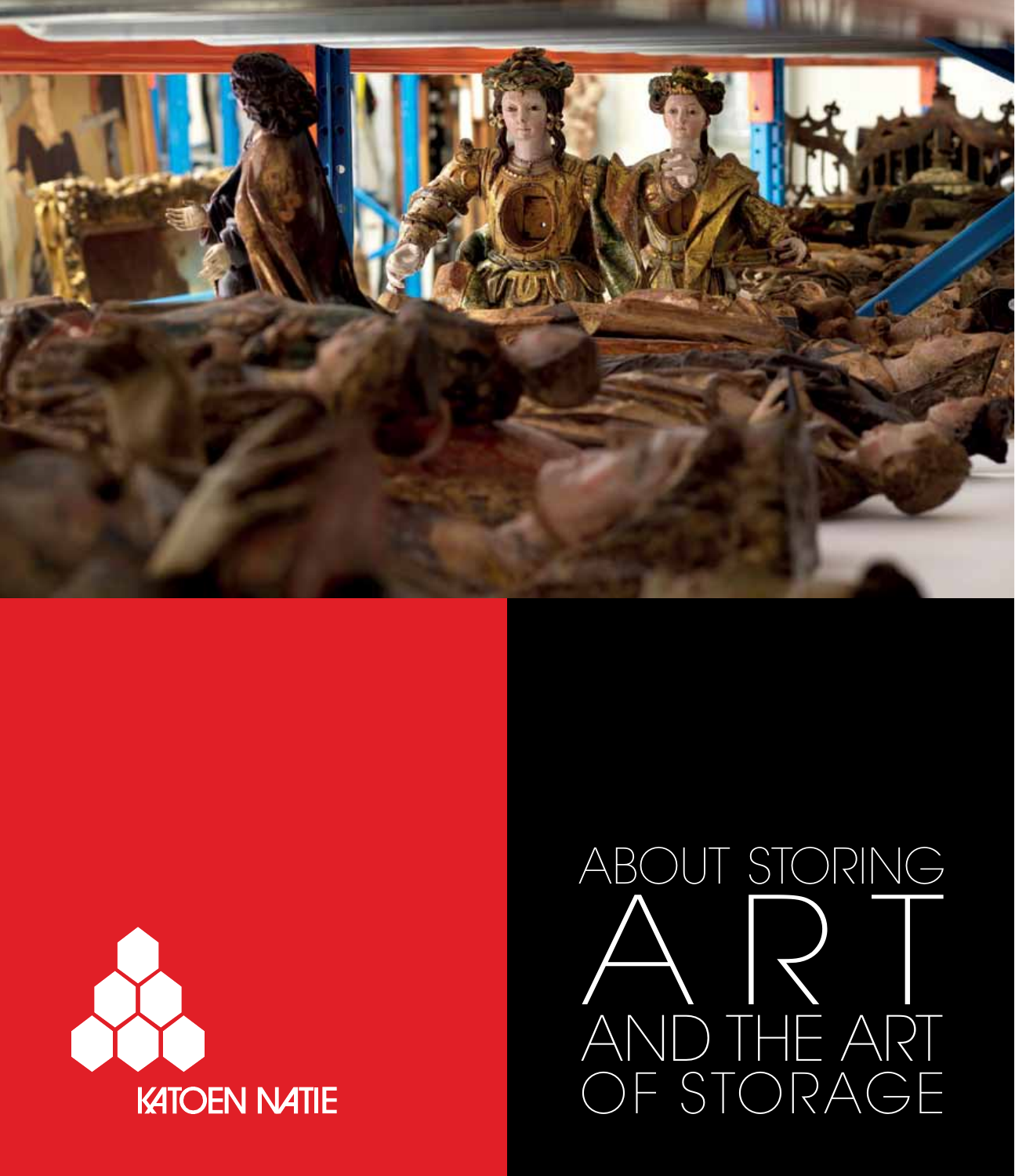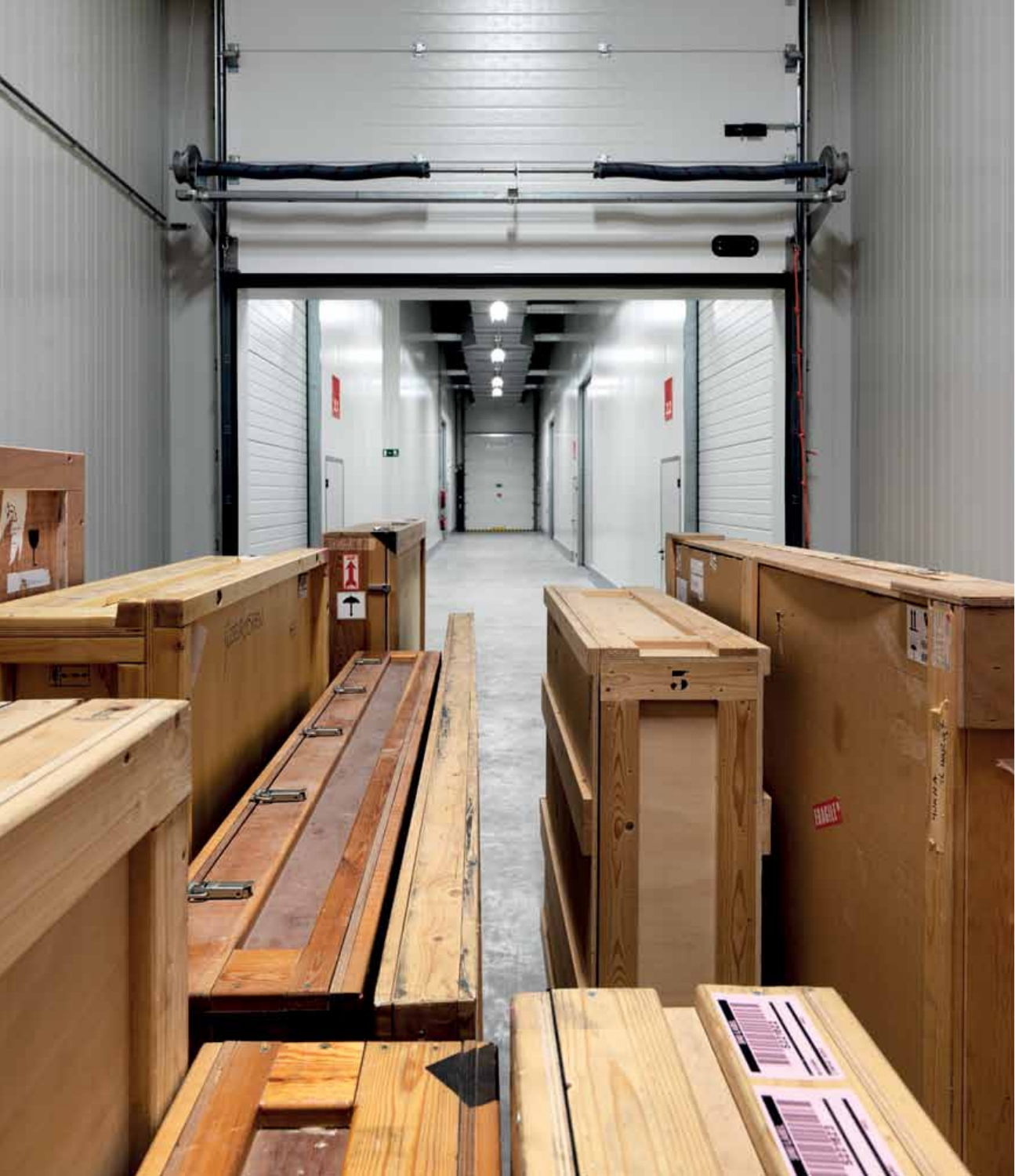# Conditioned storage: the new standard in art storage

#### Are you looking for safe art storage under optimal conditions?

Katoen Natie Art offers the best solutions in the market. Conditioned units (20 °C and 52% relative humidity, without seasonal fluctuations) can be customised entirely for your collection. The filtered and purified air creates a stable climate aimed at longterm storage. The loading and unloading zone is also conditioned and accessible for trucks up to 20 metres.

The depots feature the latest pest control technology. Permanent checkpoints are regularly inspected, evaluated and replaced.

Advanced security techniques help to ensure that even the most valuable artworks have a safe home.

Katoen Natie Art guarantees you flexibility. It is easy to deposit and take out works from the art storage. Every request is dealt with individually in order to offer the best solution.



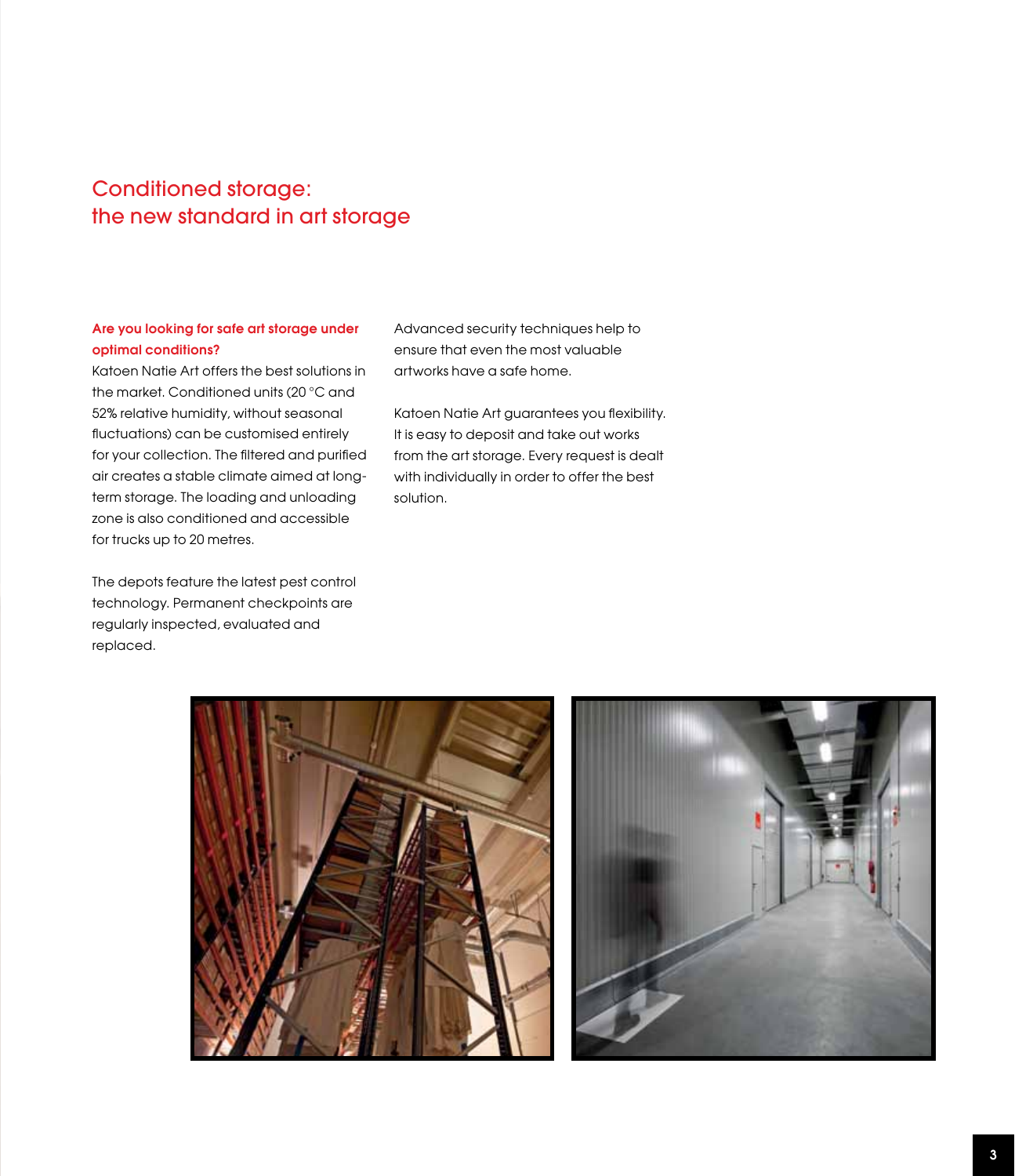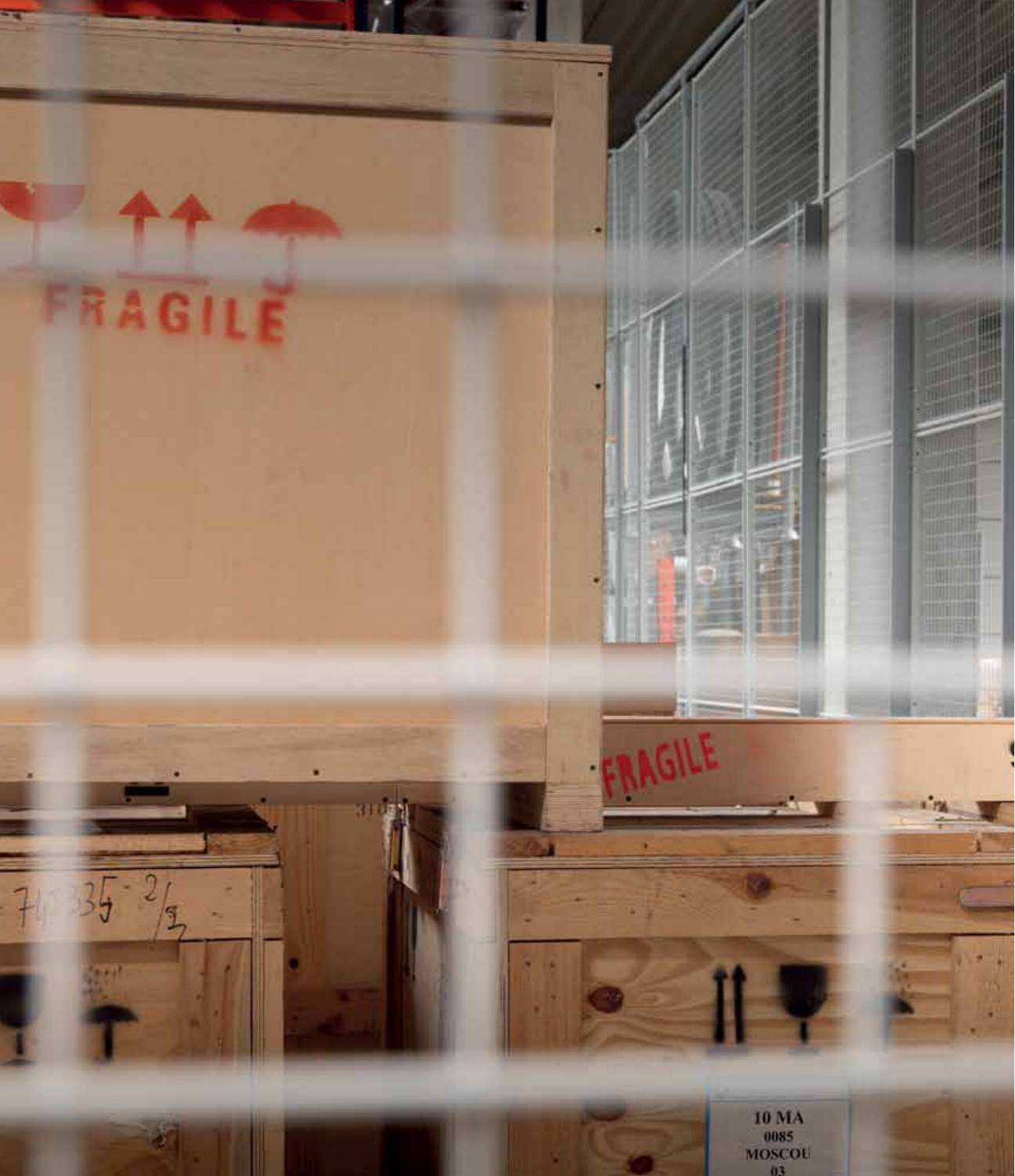### Non-conditioned storage with private rooms

The non-conditioned depot at Katoen Natie Art offers a guaranteed stable indoor climate and there is space for a wide range of collections. If so desired, your works of art can be placed in an entirely separate room. Private rooms are not accessible to other depositors and guarantee you extra security.

Private rooms are available from 20 m² and are built to the client's specifications.



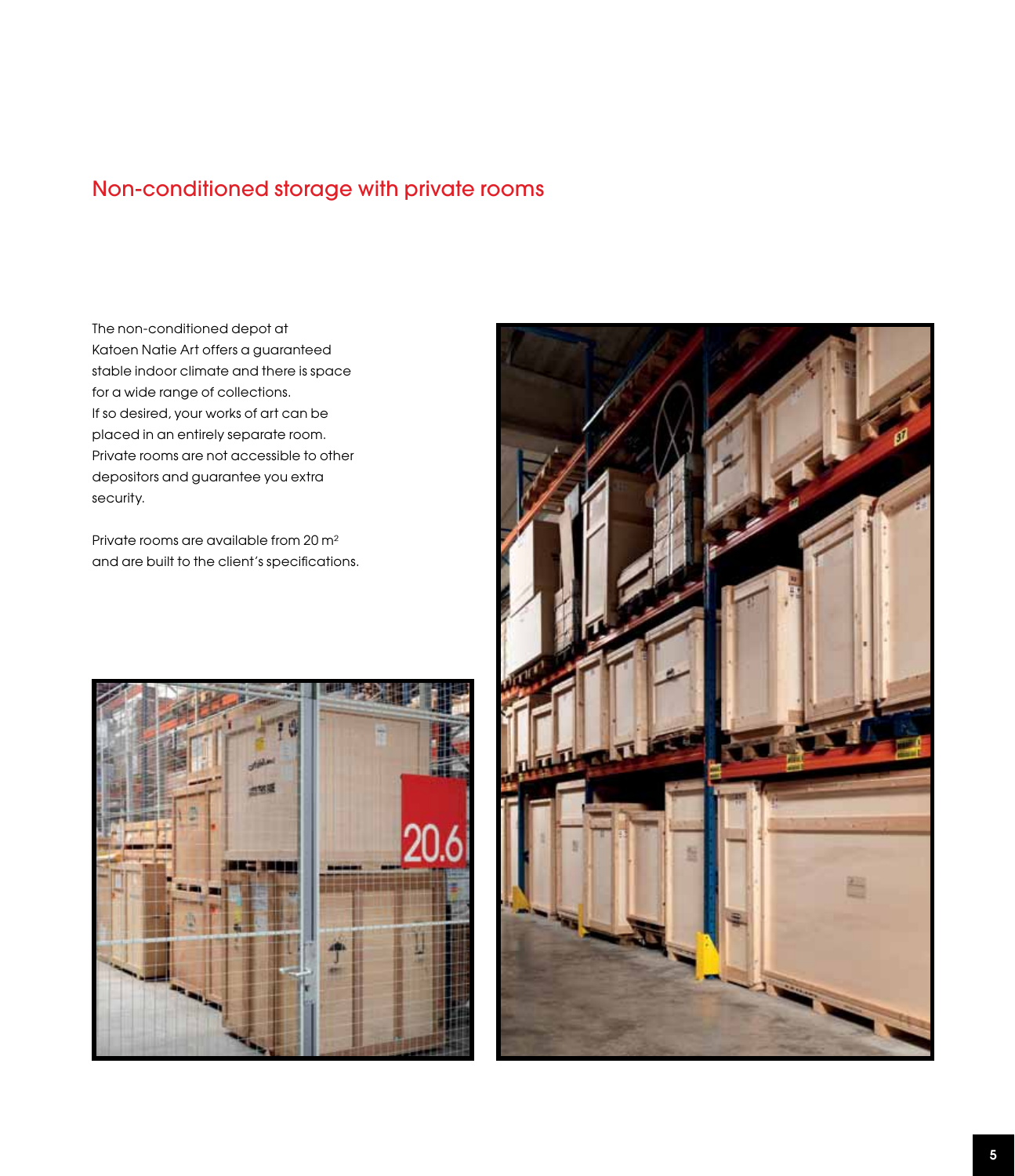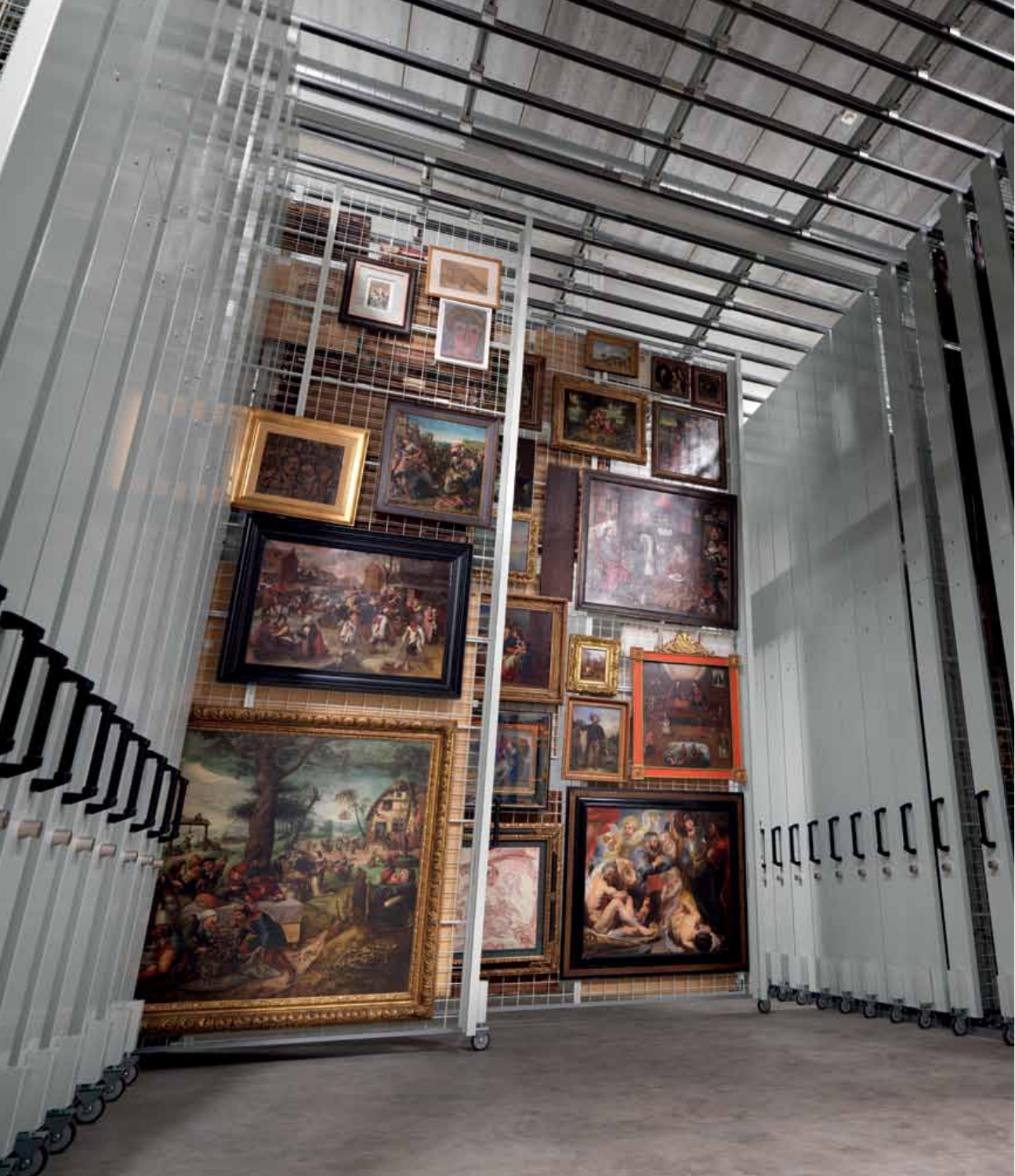### Customised storage for your collections

Paintings, wooden sculptures, plastic sculptures, textile collections, works on paper, etc.: every collection needs its own specific storage.

Katoen Natie Art customises its depots for your collections.

Textile collections are hung with the greatest care and fragile objects are placed on acid-free material. Each work is treated in its own, unique manner.

Specially designed racks ensure that your paintings are entirely safe. Each rack (44 m² hanging space) is optimally used and protected from other collections. The racks can be individually locked and used flexibly. We always know the location of each work of art by means of a digital inventory system.

Katoen Natie Art combines 160 years of logistics know-how with the latest developments in art storage. We guarantee that every work of art will be stored in an optimal manner for a short or long period.